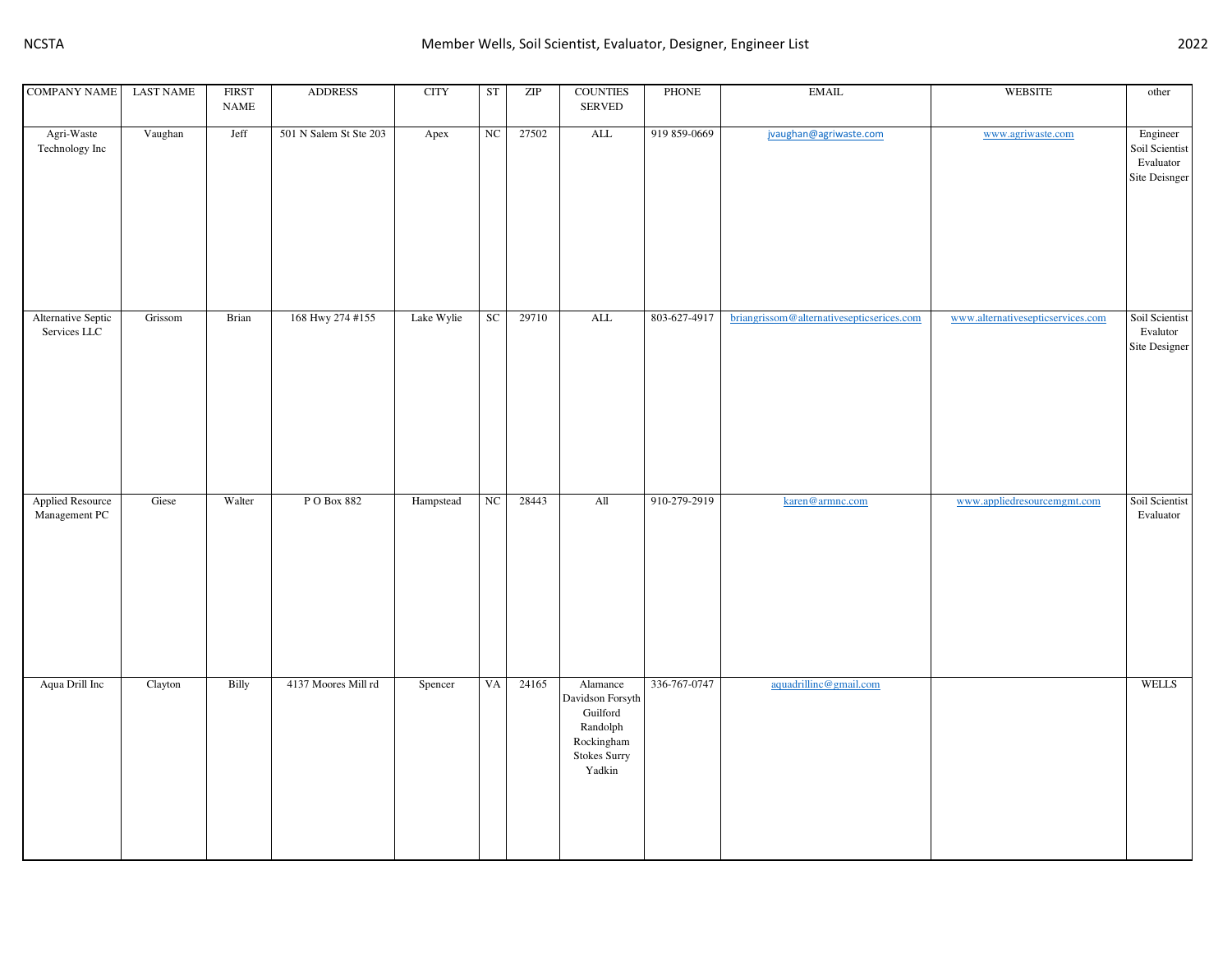| <b>COMPANY NAME</b>                     | <b>LAST NAME</b> | <b>FIRST</b><br>NAME | <b>ADDRESS</b>            | <b>CITY</b> | ST               | ZIP   | <b>COUNTIES</b><br><b>SERVED</b>                                                                                                                                                                                         | <b>PHONE</b> | <b>EMAIL</b>                           | <b>WEBSITE</b>                  | other                              |
|-----------------------------------------|------------------|----------------------|---------------------------|-------------|------------------|-------|--------------------------------------------------------------------------------------------------------------------------------------------------------------------------------------------------------------------------|--------------|----------------------------------------|---------------------------------|------------------------------------|
| <b>Land Resource</b><br>Management PLLC | Ferguson         | Walker               | PO Box 9251               | Asheville   | NC               | 28815 | Alexander<br>Alleghany Ashe<br>Avery Buncombe<br>Curke Caldwell<br>Catawba<br>Cherokee Clay<br>Gaston Graham<br>Haywood<br>Henderson Iredell<br>Jackson Lincoln<br>McDowell Macon<br>Madison Mitchell<br>Polk Rutherford | 828-900-8700 | walker@landrm.com                      | www.landrm.com                  | <b>Evaluator Soil</b><br>Scientist |
| <b>LEY Soils</b>                        | Young            | Gene                 | 7296 Styers Crossing Lane | Clemmons    | $_{\mathrm{NC}}$ | 27012 | Alleghany Ashe<br>Cabarrus<br>Davidson Davie<br>Forsyth Iredell<br>Rowan Sanly<br>Yadkin                                                                                                                                 | 336-608-9206 | gyoung127@icloud.com                   |                                 | Soil Scientist<br>Evaluator        |
| MacConnell &<br>Associates              | MacConnell       | Gary                 | PO Box 129                | Morrisville | $_{\mathrm{NC}}$ | 27560 | $\overline{\mathrm{ALL}}$                                                                                                                                                                                                | 919-467-1239 | gary.macconnell@macconnellandassoc.com | www.macconnellandassociates.com | <b>ENGINEER</b>                    |
| Marlin Wastewater<br>Service            | Kerr             | Jeffrey D            | PO Box 865                | West End    | $_{\mathrm{NC}}$ | 27376 | Alamance<br>Chatham<br>Cumberland<br>Guilford Harnett<br>Hoke Lee<br>Montgomery<br>Moore Richmond<br>Scotland Wake                                                                                                       | 910-295-1899 | info@marlinw.com                       | www.marlinw.com                 | <b>Evaluator Soil</b><br>Scientist |